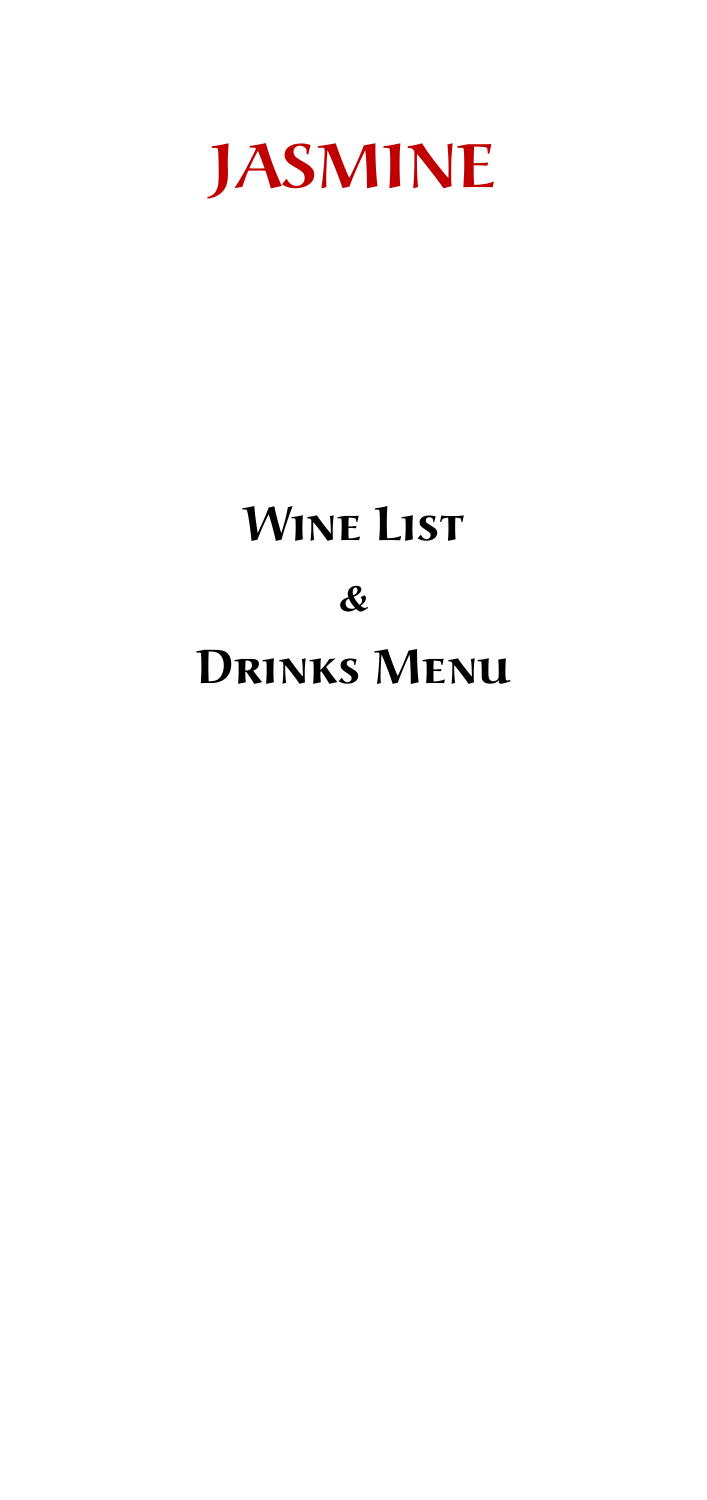## **White Wines**

|    | 1. Sauvignon Blanc, "Les Anges", Val de Loire<br>Dry - Fruity - Mineral                  | 6.50 | 23.00 |
|----|------------------------------------------------------------------------------------------|------|-------|
| 2. | Picpoul de Pinet, Emma M Louise, Languedoc<br>Fresh - Citrus - Crisp                     |      | 28.00 |
| 3. | Verdejo, Organic Amigo De La Tierra, Spain (Vegan)<br>Fresh - Aromatic- Citrus           |      | 25.00 |
| 4. | Pinot Grigio, Paparuda, Romania (Vegan)<br>Floral - Fresh - Zesty                        | 6.50 | 23.00 |
| 5. | Viognier, Les Argelieres, France<br>Peach - Apricot - Rich                               |      | 28.00 |
| 6. | Sauvignon Blanc, Topuku, Marlborough, New Zealand<br>Zesty - Gooseberry - Tropical Fruit |      | 28.00 |
|    | 7. Riesling, Walt, Pralz, Germany (Vegan)<br>Clean – Aromatic Floral                     |      | 30.00 |
| 8. | Chardonnay, Domaine Grauzan, France (Vegan)<br>Honeyed - Citrus - Soft                   |      | 28.00 |

# **SPARKLING WINE & CHAMPAGNE**

| 9. | Prosecco, Amori, Italy 200ml                                                | 9.00  |
|----|-----------------------------------------------------------------------------|-------|
|    | Delicate – Citrus – Aromatic                                                |       |
|    | 10. Prosecco, Jasmine, Vino Spumante Brut, Italy<br>$Fresh - Citrus - Soft$ | 26.00 |
|    | 11. Champagne, Baron de Beaupre Brut NV<br>Fresh - Toasty - Brioche         | 39.00 |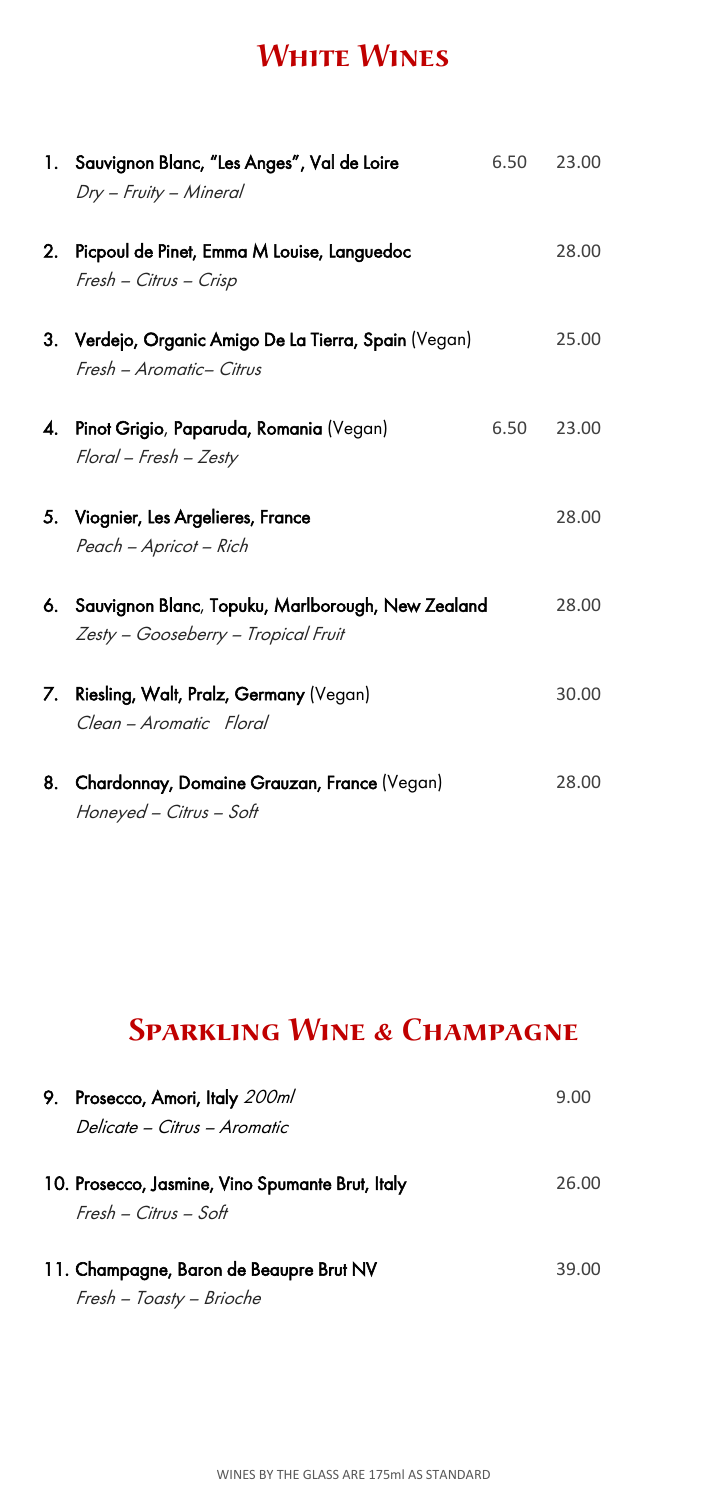## **Red Wines**

| 12. Pinot Noir, Paparuda, Romania (Vegan)<br>Plum - Truffle - Fruity                              |      | 22.00 |
|---------------------------------------------------------------------------------------------------|------|-------|
| 13. Merlot, Vicuna, Central Valley, Chile(Vegan)<br>Soft - Fruity - Easy                          | 6.00 | 22.00 |
| 14. Malbec, Vicuna, Central Valley, Chile(Vegan)<br>Damson - Pepper - Chocolate                   | 6.00 | 22.00 |
| 15. Montepulciano, Conte de Castel, Abruzzo, Italy (Vegan)<br>Plum - Black Cherry - Smooth        |      | 28.00 |
| 16. Shiraz, Murphy Big Rivers, Murray Valley, Australia<br>Rich - Spicy - Smooth                  |      | 28.00 |
| 17. Tempranillo Syrah, Organic Amigo De La Tierra, Spain<br>(Vegan)<br>Oak - Chocolate - Aromatic |      | 28.00 |
| 18. Cabernet Sauvignon, Central Valley, Chile<br>(Vegan)<br>Soft - Round - Brambles               |      | 22.00 |

# **Rose**

| 19. White Zinfandel, Waters Edge, California, USA            | 6.25 | 22.00 |
|--------------------------------------------------------------|------|-------|
| Bursting - Vibrant Strawberry                                |      |       |
| <i>20.</i> Rose, Domaine Houchart, Cotes de Provence, France |      | 28.00 |

Berries – Acidity – Delicious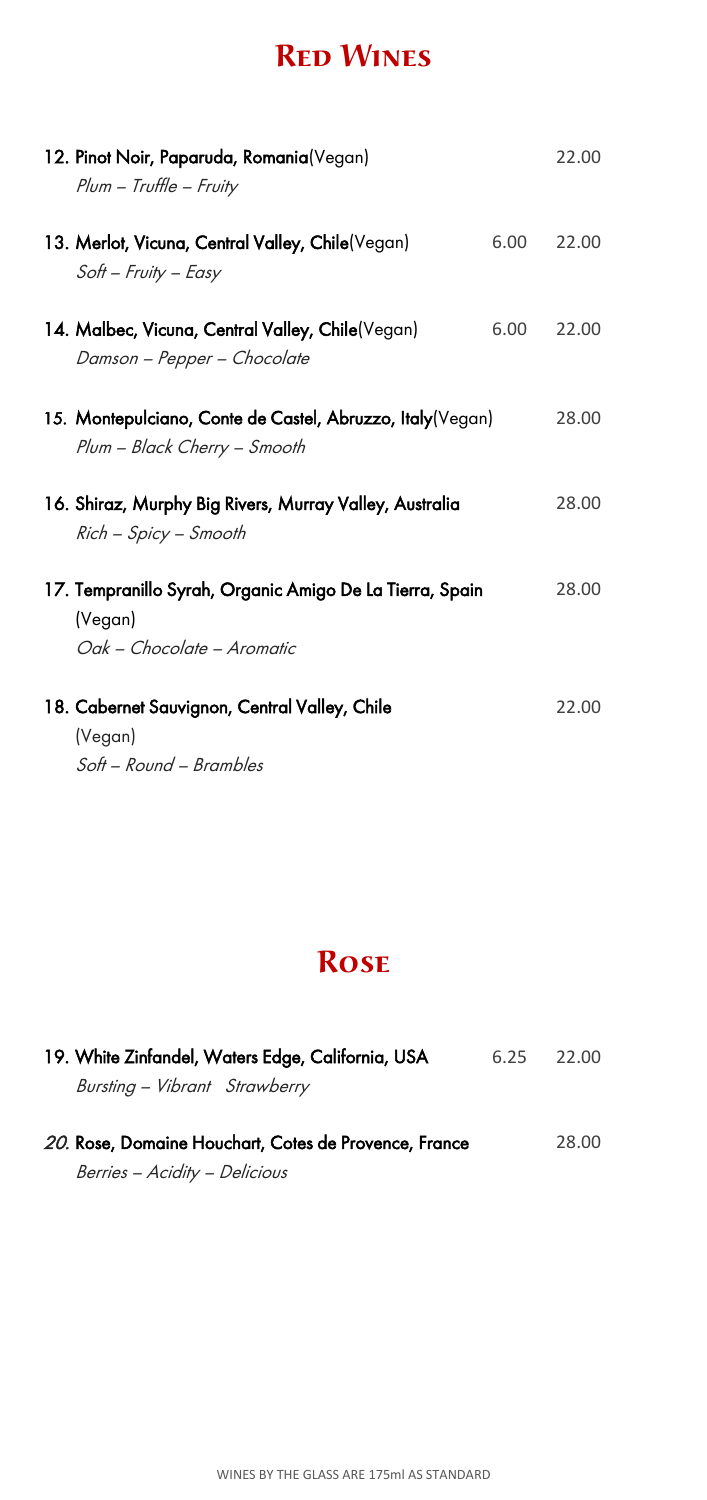#### **Cocktails**

|    | 1. Lychee Gin and Tonic<br>Classic G&T with Sweet Lychee                            | 7.00 |
|----|-------------------------------------------------------------------------------------|------|
|    | 2. Muay Thai Margarita<br>Classic Margarita with a kick of Lemongrass & Kaffir Lime | 7.00 |
|    | 3. Classic Mojito<br>Fresh mint, Brown Sugar, Lime & Rum                            | 7.00 |
|    | 4. Mai Tai<br>Cheeky Tiki Jamaican Rum, Orgeat, Orange Liquor& Lime                 | 7.00 |
| 5. | Pina Colada<br>Tropical blend of Rum, Pineapple & Coconut                           | 7.00 |

### **Spirits**

| Gin, Vodka, Rum, Whisky, Tequila                                             | 3.50 |
|------------------------------------------------------------------------------|------|
| <b>Mixers</b>                                                                | 1.80 |
| We stock a wide selection of spirits, including Cognac, Whisky and Liqueurs, |      |
| please ask your server for details.                                          |      |

#### Specialty Gins:

| Bombay Sapphire Juniper, citrus, earthy floral | 3.75 |
|------------------------------------------------|------|
| Hendricks Rose, cucumber, citrus               | 4.50 |
| Gordons Pink Strawberry, raspberry, redcurrant | 3.50 |
| Malfy Rosa Sicilian pink grapefruit, rhubarb   | 4.50 |
|                                                |      |

#### Fever Tree Tonics:

| Aromatic    | 2.25 |
|-------------|------|
| Elderflower | 2.25 |

Measures are 25ml unless otherwise stated. Prices include VAT at 20%

## **Beer & Cider**

| Singha Beer (5%): Pint                                        | 4.95 |
|---------------------------------------------------------------|------|
| Singha Beer (5%): Half                                        | 3.00 |
| Singha Beer (5%) 330ml                                        | 4.00 |
| Chang Beer (5%) 320ml                                         | 4.00 |
| Avocet, The Exeter Brewery Organic Real Pale Ale (3.9%) 500ml | 5.00 |
| Yellow Hammer Golden Pale Ale (4.2%) 500ml                    | 5.00 |
| Wyld Wood Organic Cider (6.5%) 500ml                          | 5.00 |
| Becks Blue (non alcoholic, less than 0.05% ABV) 275ml         | 3.50 |
| BrewDog Nanny State AF Alcohol Free 330ml                     | 3.50 |

#### **Irish Coffee**

| Irish (Jameson)                                   | 6.00 |
|---------------------------------------------------|------|
| Liqueur: Tia Maria, Bailey's, Cointreau, Drambuie | 6.00 |